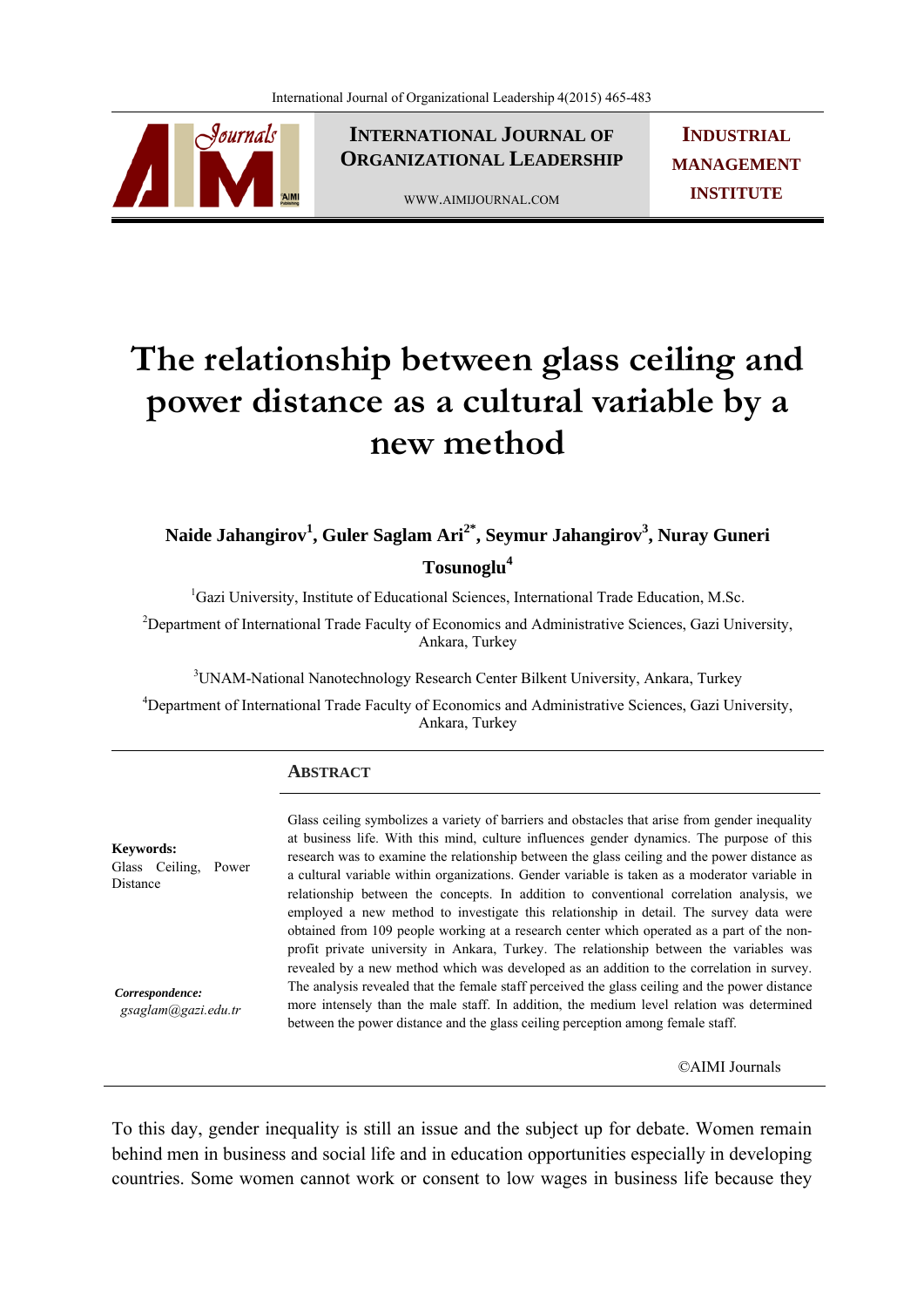choose to take care of their children until a certain age or they do not have enough education or they are preferred less than men for other reasons. Women took more part in business life with economic developments and globalization. Laws on positive discrimination were enacted in some countries. However, the majority of leaders in the world whether in the management level or in bureaucrat seats are men (Meyerson & Fletcher, 2006).

 The glass ceiling concept is a metaphor that emphasizes the inequality between the women and men in business life (Baxter & Wright, 2000). This concept was first used in a Wall Street Journal article in 1986 to apply the unforeseen obstacles that mid-level women managers confront while proceeding to the top executive levels (Daugherty, 2012). This definition reflected the frustration that women experienced in the working life and used at academic publications since then. This concept refers to women who could enter from the front door of the management pyramid or have talents in this regard, but had to overcome the unforeseen obstacles to do so. The glass ceiling is the unforeseen obstacles women confront while rising in managerial levels (Baxter & Wright, 2000).

 The glass ceiling creates many problems in terms of business performance. First of all, women's enthusiasm and efforts to reach the higher levels could be decreased when they think the opportunities to reach higher levels are limited due to their gender. The obstacles would also decrease the diversity at management levels and constitute an impediment to human resource allocation that organizations require. Even though academic researchers have developed various theories for glass ceiling, studies about the underlying mechanism are still insufficient (Dreher, 2003).

 Women were behind men in the economic life in Ottoman Empire. Some kinds of developments were seen in education in the middle of 18th century. Women took active role at social and business life after the establishment of the Republic of Turkey and they earned the right to vote in 1934. With the efforts of education equality, women started to work as teachers, nurses, and civil servants. After 1950's, women's position in the house and business life has changed with the urbanization and industrialization and also women's participation in a non-agricultural sectors has increased. Within that period, women's participation in business was mostly with low skilled jobs (Doğramacı, 1993). Two point four per cent decrease on women's employment rate was realized between 1970-1985 when industrialization accelerated and after that another decline occurred together with the economic crisis in 1994. During this time, women who were only able to find low-wage jobs and work at bad working conditions especially at textile sector and at small factories started having more skilled jobs when they increased their education level. As a result of the increase of their education level as well as the career diversity, significant level of increase was realized on the number of women who had career and worked at the executive level (Aytaç, 1997).

 Currently, only 1 per cent of women are top executive managers in Turkey (Aktaş, Algör, & Cengiz, 2009). According to the Global Gender Gap Report 2014, Turkey is in  $125<sup>th</sup>$  place with a 0.618 score among 142 countries (1 represents the equity). In terms of the sub-indexes realized under the title of the economic participation and opportunities provided to women, Turkey takes the  $103<sup>th</sup>$  place for being appointed as a member of parliament and executive and takes the  $132<sup>nd</sup>$  place for labor force participation. In the same report, Turkey takes  $102<sup>nd</sup>$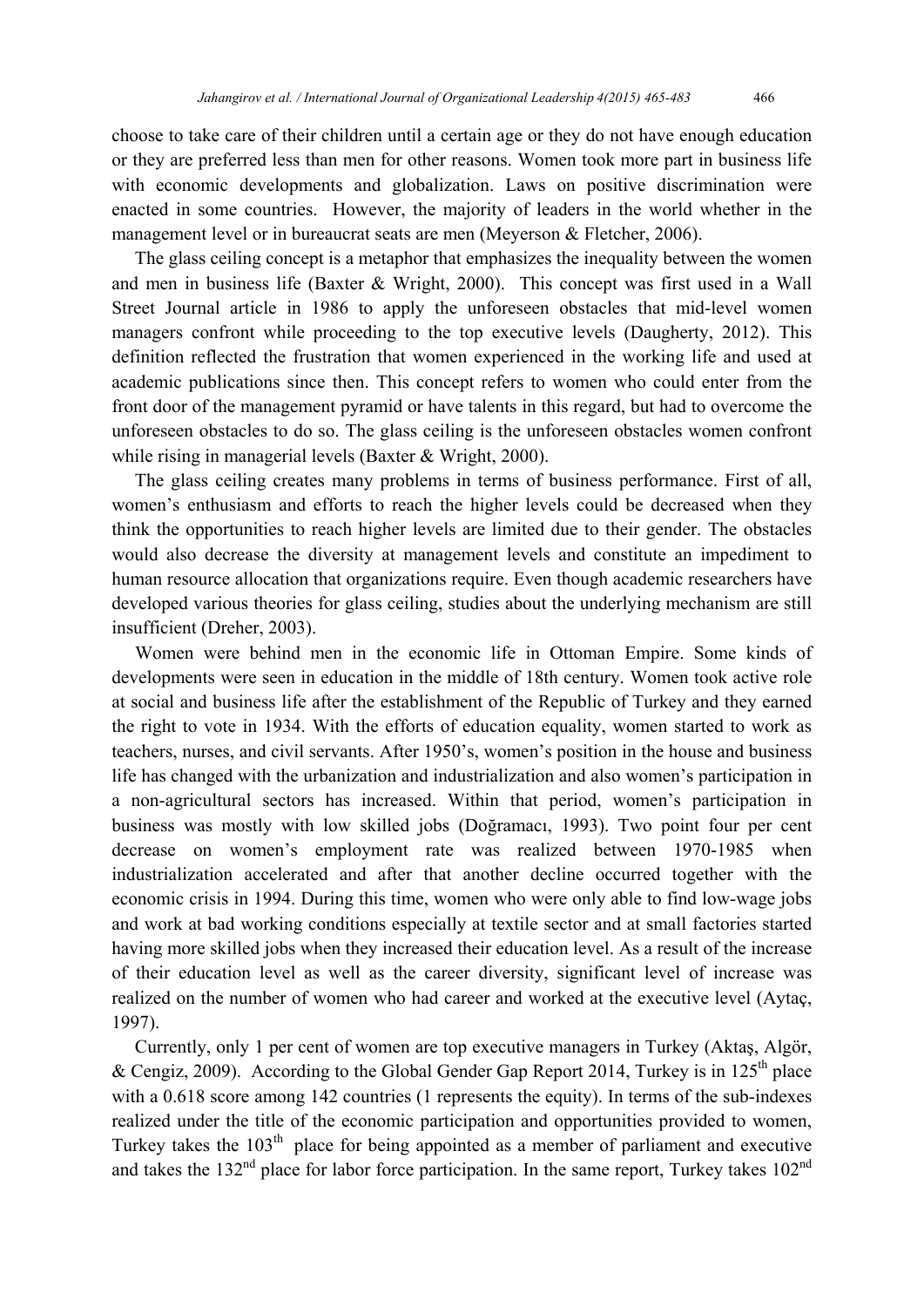place in terms of women's participation in professional and technical areas. According to Turkish Statistical Institute's reports, women's employment participation rate throughout Turkey is realized as 25.9 per cent. Following this, Turkey has the lowest women employment participation rate within the European Union members and candidate countries. The percentage of women who are employer and self-employed is 9.9 per cent throughout Turkey. According to 2013 data, 9.3 per cent of women work as executives in the public sector. In 2015 there were only two women ministers in Turkey and the percentage of women ministers at the council of ministers was only 7 per cent.

 According to 2008 data and as a result of the survey made within the IMKB100 companies, it is indicated that approximately 0.74 per cent of women take place at the board of directors (Menteş, 2010). In Turkish universities 4 per cent of rectors are women while the ratio of female deans was 11 per cent in 1993 and in 2006 it was 13 per cent. It cannot be taken as a significant improvement in favor of women (Gunluk-Senesen, 2009).

 Working women careers are often interrupted by family responsibilities; for this reason, their absenteeism increases and they seek flexible or part-time jobs. This means less working hours and work experience for women (Caceres-Rodriguez, 2011; Sabattini & Crosby, 2008). According to another survey, employers in Turkey think that women work temporarily and might have children and due to expectations of their families in this direction, they should not be promoted and become top executives (Aytaç, 1997).

 Individuals become socialized while learning many values, beliefs, and social relationship in social life they live in and everything in this learning process generates the culture. The regulations examining the interpersonal relationships are the components that create the culture. G. Hofstede and G. J. Hofstede (2005) mentioned five different dimensions that offer an insight into the culture influence on individuals according to the analysis of survey results that was applied to the same leveled IBM employees with same questions at 3 locations in 50 different countries. These five dimensions include individualism versus collectivism, masculinity versus femininity, uncertainty avoidance, long term versus short term orientation, and power distance.

 Power distance means the inequality levels in societies and the societies with high power distance level might have effect the level of feeling of the glass ceiling. In Hofstede's (1984) study, Turkey is between  $32-33<sup>th</sup>$  place as power distance range within 74 countries and the power distance value is 66. It shows that Turkey's power distance range is substantially high. In the countries with high power distance, it is expected to have high obstacles due to the perceptions of power and usage of power. The surveys revealed that the glass ceiling fact differs in East and West cultures. In this direction, it might become more difficult for women to negotiate those existing obstacles due to high power distance. This study aims to expose the correlation between power distance and glass ceiling. It has importance to reveal this kind of relationship to display the cultural factors which influence the glass ceiling.

 While determining the relation between two variables, correlation analysis is used if testing conditions are met. In this study, correlation analysis is thought to be used. However, while correlation analysis gives the level of relation between variables, it does not provide possibility to examine items one by one that constitutes the variables. Therefore, in the study, to see the relation of each factor with the other, a new method that accepts the distance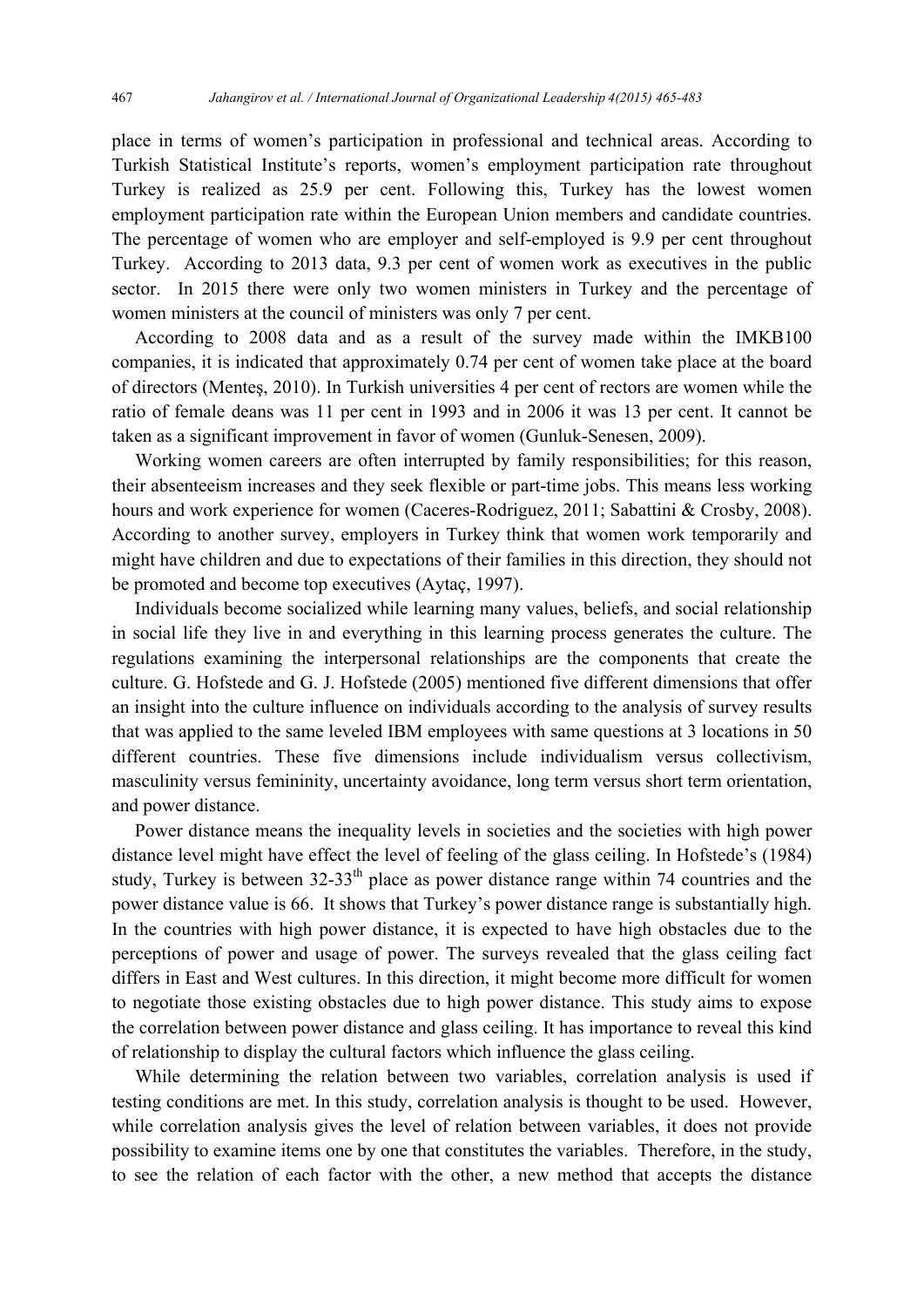between items as a base was developed. By this method, the relations that are the subject of the study are examined deeply.

#### **The Literature Review**

The glass ceiling is an unforeseen obstacle that prevents women from rising to managerial positions and to advance to higher levels of their career despite of their all skills and success in organizations (Jackson, 2001). Women are mostly assigned as mid-level managers in departments with lower strategic importance and are less in charge at higher level (Wirth, 2001).

 The reasons which do not let female employees participate in higher executive levels are individual factors, organizational factors, and social factors. Individual factors are women's multiple roles at social life and their own self perceptions. Organizational factors are organization's culture and policies, difficulties to find mentors within organization, and not being able to involve at networks which would create an opportunity for them to progress in their career. Social factors are the assumptions, prejudgments, and assessments against women (Baumgartner & Schneider, 2010; Boone, Veller, Nikolaeva, Keith, & Houran, 2013; Karaca, 2007).

 Larwood and Wood's (1995) reports based on the interviews with senior female executives shows that they still have a naive belief that having a good education, hard work, and spending enough effort will let them get ahead at higher levels. They believe that men colleagues do not concern about the company's success and are successful to use networks and policy tactics to make advance in their career.

 There are some factors that prevent women to be disposed of being in managerial positions in Turkey. Some of these factors are female employees' work overload at home, not receiving support for housework, having main responsibility for kids care, losing their jobs primarily than men during the economic crisis and being more intervened to their appearance (Aktaş, Algör, & Cengiz, 2009). The results of the study regarding women executives in one of the biggest universities in Turkey indicated that only 8 per cent of women who participated in the research leaned towards women to become top executives (Arbak, Kabasakal, Katrinli, Özmen Timurcanday, & Zeytinoğlu, 1998). Also, the characteristics of women executives in health sector were examined in another study in Turkey. As a result of this study women prefer to have a less feminine appearance and not to be at the forefront, and they are not feminists. On the other hand, they are married, have a high socio-economic status, have kids, and have strong personality.

 In other studies in Turkey, it is revealed that women's maternal responsibilities and family commitments prevent them to become top executives (Ergeneli & Akçamete, 2004; Örücü, Kılıç, & Kılıç, 2007). Another underlying reason of women not having a place at top executive levels as male employees is that their social expectations differ from business life (Örücü et al., 2007). Accordingly, the social and cultural conditions can be conceivable as important variables to explain the glass ceiling fact.

 Individuals are the members of the society during entire lifetime. But living in a society also means living under social pressure. There are many groups created by individuals in a society. Those groups are confined with culture fact arising from certain rules and traditions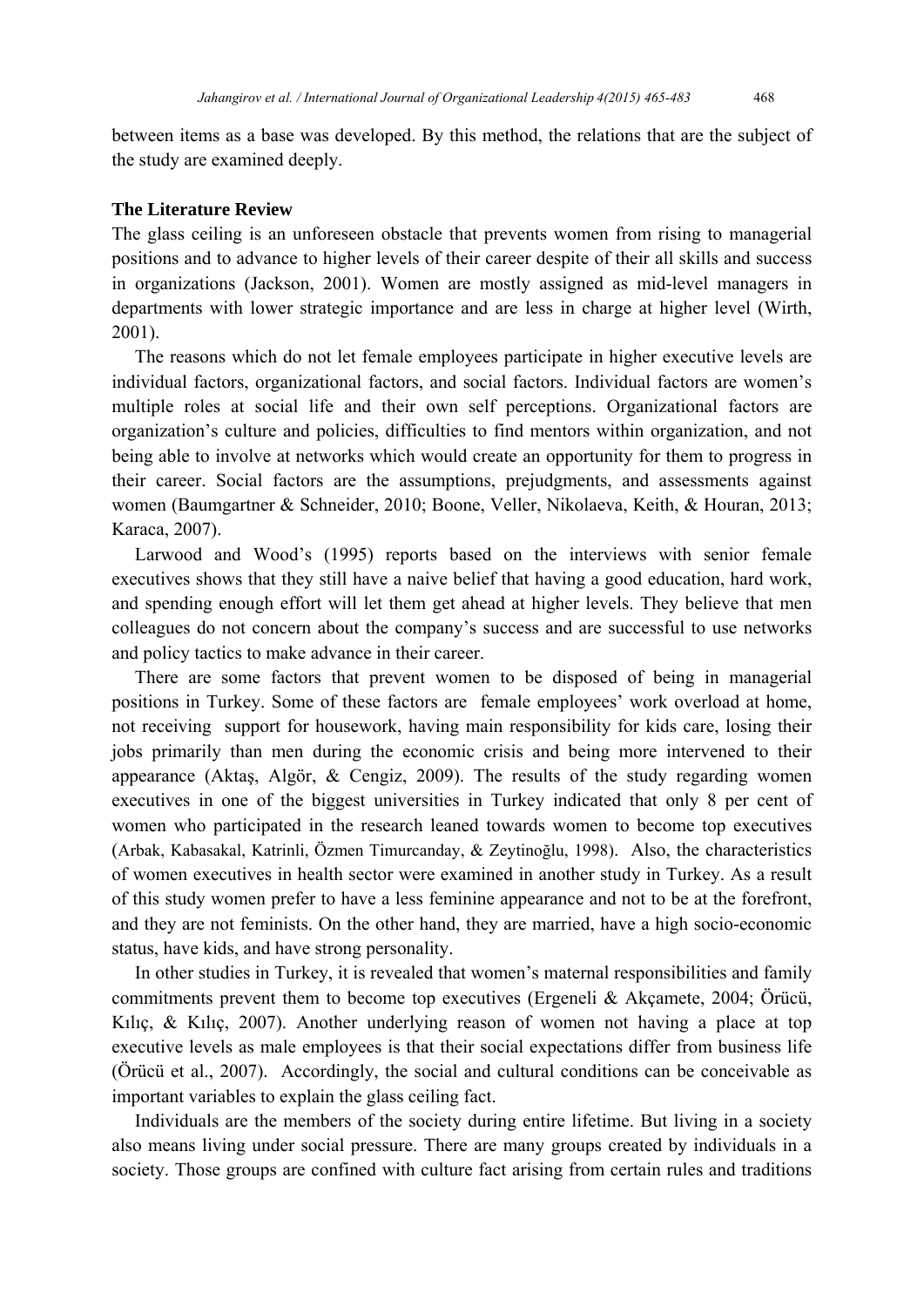created to regulate the human affairs. Individuals are required to convene in line with certain rules to create a culture.

 Several studies proposed classifications of the cultural dimensions. Hofstede's (1984) classification is a widely used classification in the field of business. The power distance is one of the five cultural classifications which are mentioned in Hofstede studies. According to G. Hofstede & G. J. Hofstede's (2005) definition, the power distance is connected with the social acceptance of unequal distribution of the power. This establishment can be a school, family, or work place. Thus, the power distance is constructed on less powerful individuals' standard of judgments. For instance, there is a power implemented on the strength of existing power distance applied by teacher on student, parents on child, or supervisor on worker. The way of power distribution is generally explained by more powerful individuals' behavior. It is considered that the power distribution is determined by the behaviors of rulers instead of the behaviors of ruled (Hofstede & Hofstede, 2005). The societies that minimize the differences resulting from the power signify the low power distance culture and societies that institutionalize the power and signify the high power distance culture (Terzi, 2004).

 The distance that power created among the peoples of the society occurs according to the scale of the values and norms of the society and differences in power. It is known that growing in different countries until a certain age, being descended from certain families, and studying at principal education institutions add distinctions to the individuals regardless of that individual's other capabilities or efforts (Varoğlu, Basım, & Erçil, 2000). Therefore, men become exclusive in the society because of having power. On the other hand, it is considered that women and men are different in perceiving power distance and men's perception of power distance is higher than women's (Terzi, 2004). According to Sargut (1994) less powerful people in countries with high power distance acknowledge that power does not redound on individuals equally. Rosener (1990) mentioned that female employees attribute their power to their charismas, communication ability, diligence, or personal qualifications such as personal relationships instead of their organizational position.

 Considering the differences between societies with low and high power distance, the human inequality at countries with high power distance is something that expected and desired. The statute is compensated by restrictions and obedience and dependence form a basis and individuals with or without education have same authoritarian value (Hofstede & Hofstede, 2005). These determinations make us think that the glass ceiling fact which emphasizes the inequality within the women and men is an important and common situation at societies with high power distance.

 Consequently, the level of power that individuals of society perceive is actually relevant to that society's cultural and the family structure. Boys in Turkey and many other countries in the world grow up more freely and more supported as compared to girls. It appears that in the societies with high power distance the representative of the power is seen as man; therefore, this distance generally is being constituted by male individuals and this distance is being perceived more by women who do not represent the power. Collective mental programming of the human mind that G. Hofstede and G. J. Hofstede (2005) mentioned will develop this way on individuals who has been raised up this way due to their family roots and social structure. After a while perception in the mental programming will be in direction that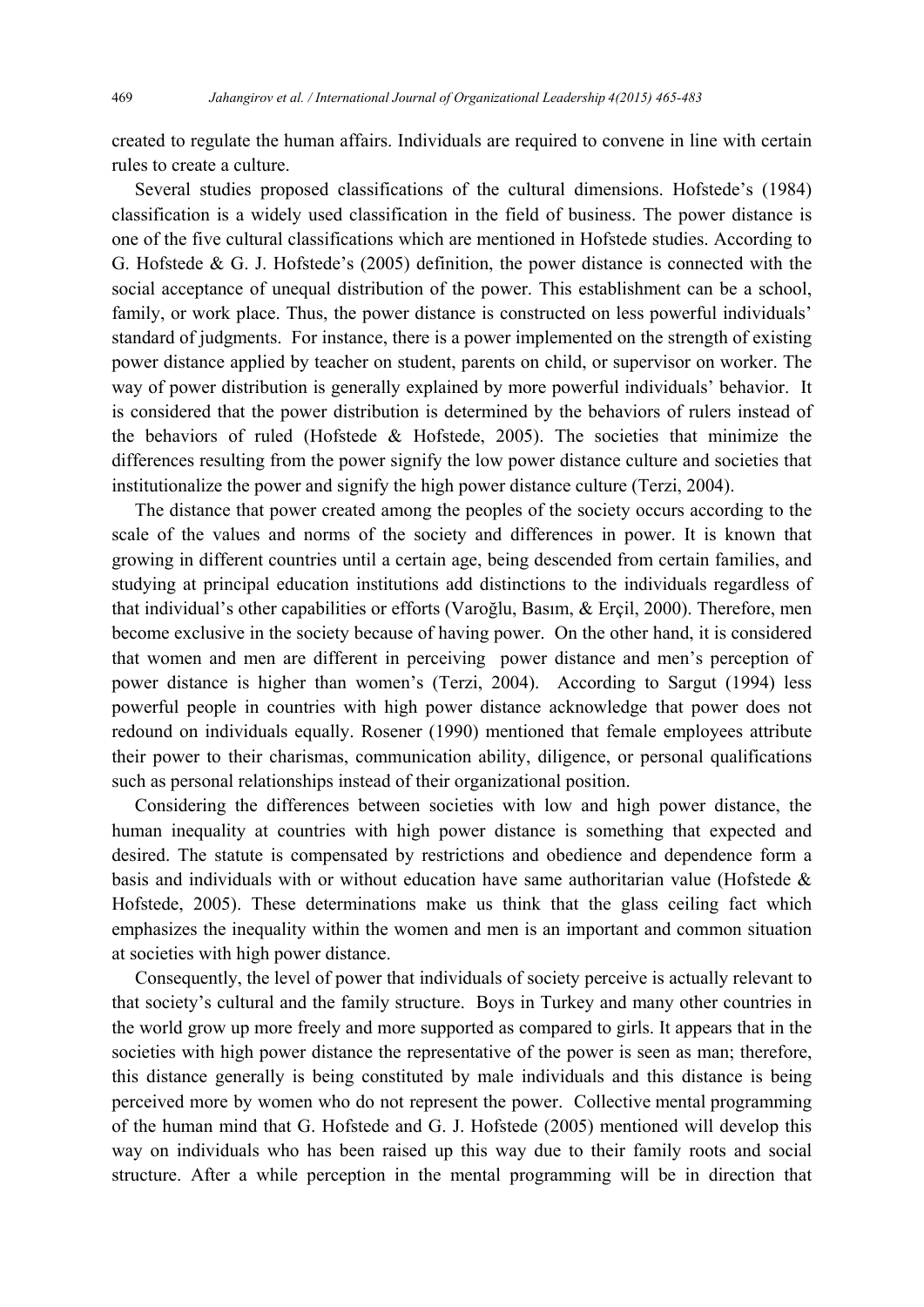inequality is normal and women will live by accepting this in equality. The acceptance level of the inequality will be as high as the power distance.

 Especially in rural regions in the countries like Turkey, girls who were exposed to discrimination in their childhood would frequently have lack of self- confidence and feel left behind when they grew up. Following this, these children might consider inequality as normal because they were exposed to discrimination while their growth. Especially in societies with high power distance, this inequality would be perceived intensively by individuals who feel powerless. When individuals who have been acknowledged the current inequality get a start in business, they would meet obstacles due to their genders and would not spend time to remove these obstacles. Female employees who want to fight against the obstacles will be obliged to make great effort. Considering the relationship between the level of power distance at society and the obstacles female employees meet, it is discussed that actually some obstacles are occurred due to the current inequality and at the same time, the current power distance effect female employees to have difficulty in overcoming the obstacles. In this direction the following hypothesizes are developed:

 **H1:** Individuals perception of power distance varies by gender.

 **H2:** Individuals perception of glass ceiling varies by gender.

 **H3:** The relationship between power distance perception and glass ceiling perception differ between men and women.

# **Method**

The questionnaire consisted of the demographic variables and questions and it was used to measure the power distance and the glass ceiling perceptions. There were 7 questions to determine participants' demographic variables. The 10 questions regarding power distance which generated the survey are the ones Varoğlu et al. (2000) used in their studies regarding the power distance. These questions were translated to Turkish and were enhanced. Their validity and reliability was conducted using the measurement tools that appear in Hofstede's (1984) survey and the questionnaire related to the predicate on the cultural point of views was developed by Maznevski, DiStefano , and Nason (1993). The 27 questions out of 32 which were prepared to measure the glass ceiling perception were taken from Akçamete's (2004) study. The other 5 were obtained from Zeybek's (2010) study. All questions were measured by likert-type scale scoring from 1 (strongly disagree) to 5 (strongly agree).

 Scale's reliability was measured using the criterion's mathematical formula and in MATLAB programming language. The reliability scale of the power distance questions was contrived as  $\alpha$  = 0.614 and the relativity scale of the glass ceiling questions is contrived as  $\alpha$  $= 0.903$ . The survey was conducted in a research center of a university in Ankara and the research center's work field was nanotechnology. Academic staff, research assistants, engineers, administrative and technical personnel constituted the personnel of this center. The analyzable questionnaire number was 109 out of 111 questionnaires delivered to the working group of the survey.

 First of all, demographic data was analyzed and the frequency distributions and percentages of the staff answers to the demographic questions are indicated in Table 1. Thirty nine point four per cent of the staff who answered the survey was women and 60.6 per cent of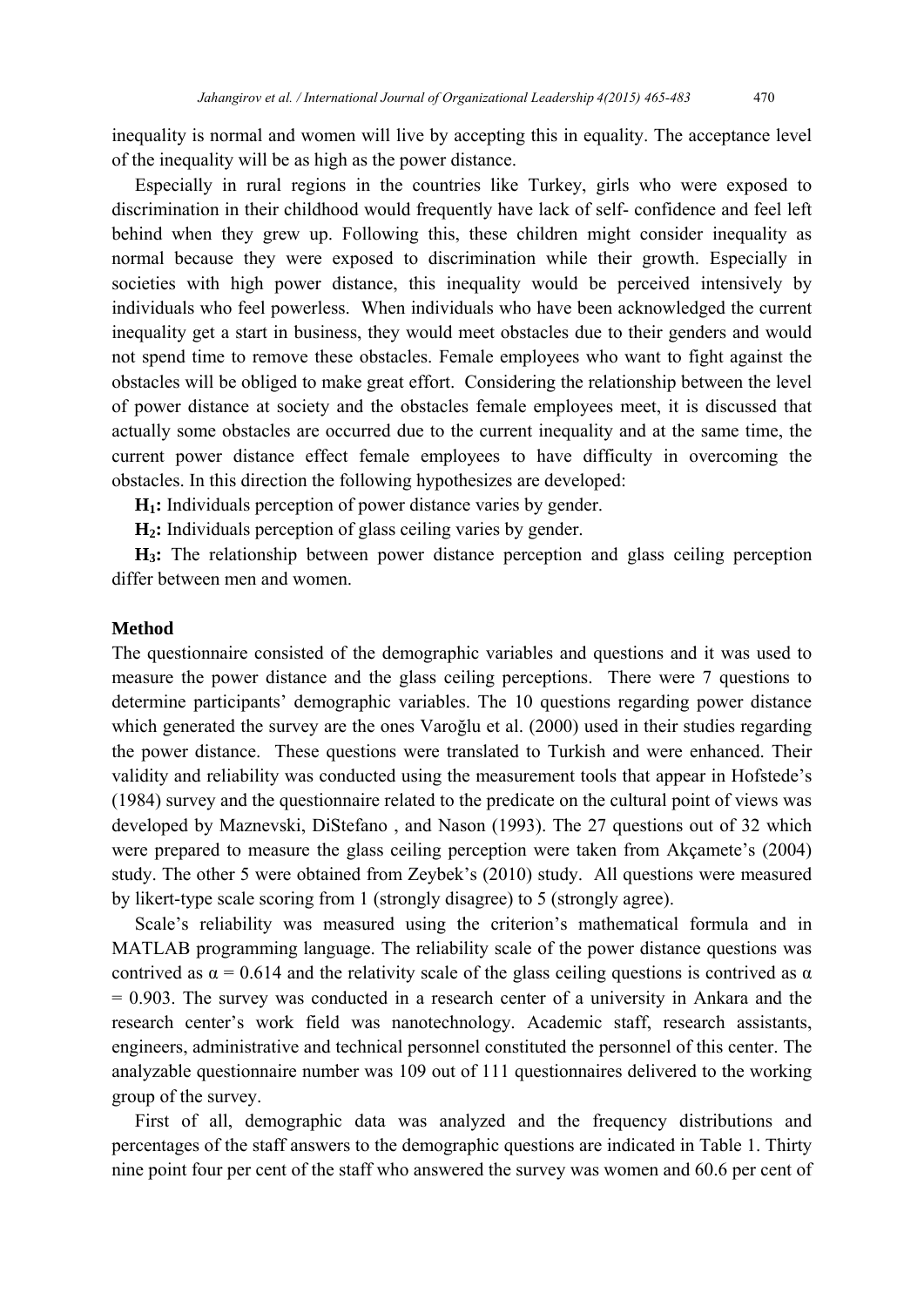them were men. Considering the attendees' marital status, 65.1 per cent of respondents were single and 34.9 per cent of them were married. In terms of the education level it was seen that 31.1 per cent of the respondents were graduated and 51.4 per cent of them were PhD students. Respondents' positions showed that 9.2 per cent of them were administrative and technical personnel, 10.1 per cent of them were engineers, 28.4 per cent of them were research assistants who were getting a master's degree, 42.2 per cent of them were research assistants who were getting doctoral degree, and 10.1 per cent of them were the academicians.

Table 1

| Demographic variables |                             | Frequency       | Percentage (%) |
|-----------------------|-----------------------------|-----------------|----------------|
| Gender                | Female                      | 43              | 39.4           |
|                       | Male                        | 66              | 60.6           |
| Age                   | 18-25                       | 46              | 42.2           |
|                       | $26 - 30$                   | 39              | 35.8           |
|                       | $31 - 35$                   | 12              | 11.0           |
|                       | 36-40                       | $7\phantom{.0}$ | 6.4            |
|                       | 41 and above                | 5               | 4.6            |
| <b>Marital Status</b> | Married                     | 38              | 34.9           |
|                       | Single                      | 71              | 65.1           |
| Number of Children    | None                        | 84              | 77.1           |
|                       | 1                           | 10              | 9.2            |
|                       | $\overline{2}$              | 13              | 11.9           |
|                       | 3 and more                  | $\overline{c}$  | 1.8            |
| Education             | Elementary                  | 3               | 2.8            |
|                       | Highschool                  | 4               | 3.7            |
|                       | Associate Degree            | 1               | 0.9            |
|                       | Bachelour                   | 11              | 10.1           |
|                       | Masters                     | 34              | 31.1           |
|                       | Doctorate                   | 56              | 51.4           |
| Position              | <b>Administrative Staff</b> | 10              | 9.2            |
|                       | Engineer                    | 11              | 10.1           |
|                       | Researcher (MS)             | 31              | 28.4           |
|                       | Researcher (PhD)            | 46              | 42.2           |
|                       | <b>Associate Professor</b>  | 11              | 10.1           |
| Working Experience    | Less than 1 year            | 24              | 22.0           |
|                       | 1-5 years                   | 57              | 52.3           |
|                       | 6-10 years                  | 16              | 14.7           |
|                       | 11-15 years                 | 6               | 5.5            |
|                       | $16-20$ years               | 1               | 0.9            |
|                       | 21 years and more           | 5               | 4.6            |

*Demographic Profile of the Sample* 

# **Results**

The answers' frequency and percentage distribution of female and male staff were assessed. The observations provided compelling evidence that female and male staff answered the questions in the same direction (agree or disagree). To clarify the trends, Likert's 5 points scale was changed to trends scale and Likert's 5 points scale answers of 1, 2 , 3, 4 and 5 was replaced respectively with -2, -1, 0, 1 and 2 answers in trends scale. While the positive numbers at trend scale represented the agreement trend, the negative numbers represented the disagreement trend. Neither agree nor disagree answer represented the value of zero because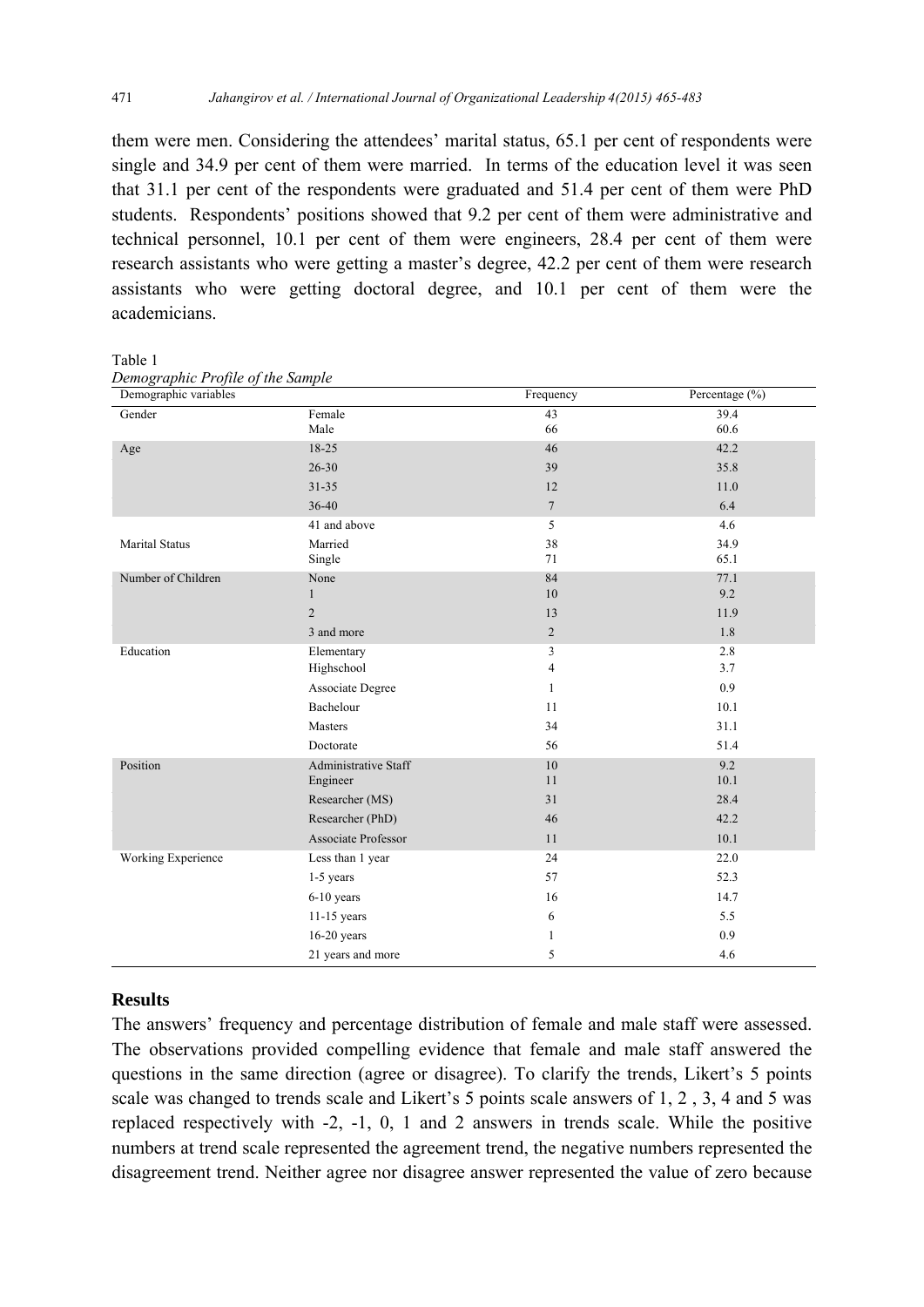it meant that there was no trend. All control questions were calculated reversely for the estimations using the trend scale. In order to calculate these questions reversely, the results of the survey answers were converted to the trend scale and then were multiplied by minus. The 5th question from the power distance questions was the control question because all answers in direction of agreement to all other questions had the meaning for high power distance; the disagreement to 5th question represented this meaning.

 Figure 1 summarizes the female and male staff's displayed average trend as a result of their answers to the power distance questions. The arithmetic mean method was used to find out the trend. The most important finding at Figure 1 is that male staff demonstrated more agreement trend than female staff to every question except 4th question. The difference between the female and male staff's displayed trends as results of their answers to the power distance questions can be seen at Figure 2.



*Figure 1.* The female and male staff's displayed trend as results of their answers to power distance questions



*Figure 2.* The difference between the female and male staff's displayed trends as results of their answers to the power distance questions

 The specified differences of Figure 2 were examined with the independent samples t-test using SPSS to find out if they were significant. The significant differences are shown with dark blue ( $p < 0.01$ ) and light blue ( $p < 0.05$ ) and the checkboxes related to the non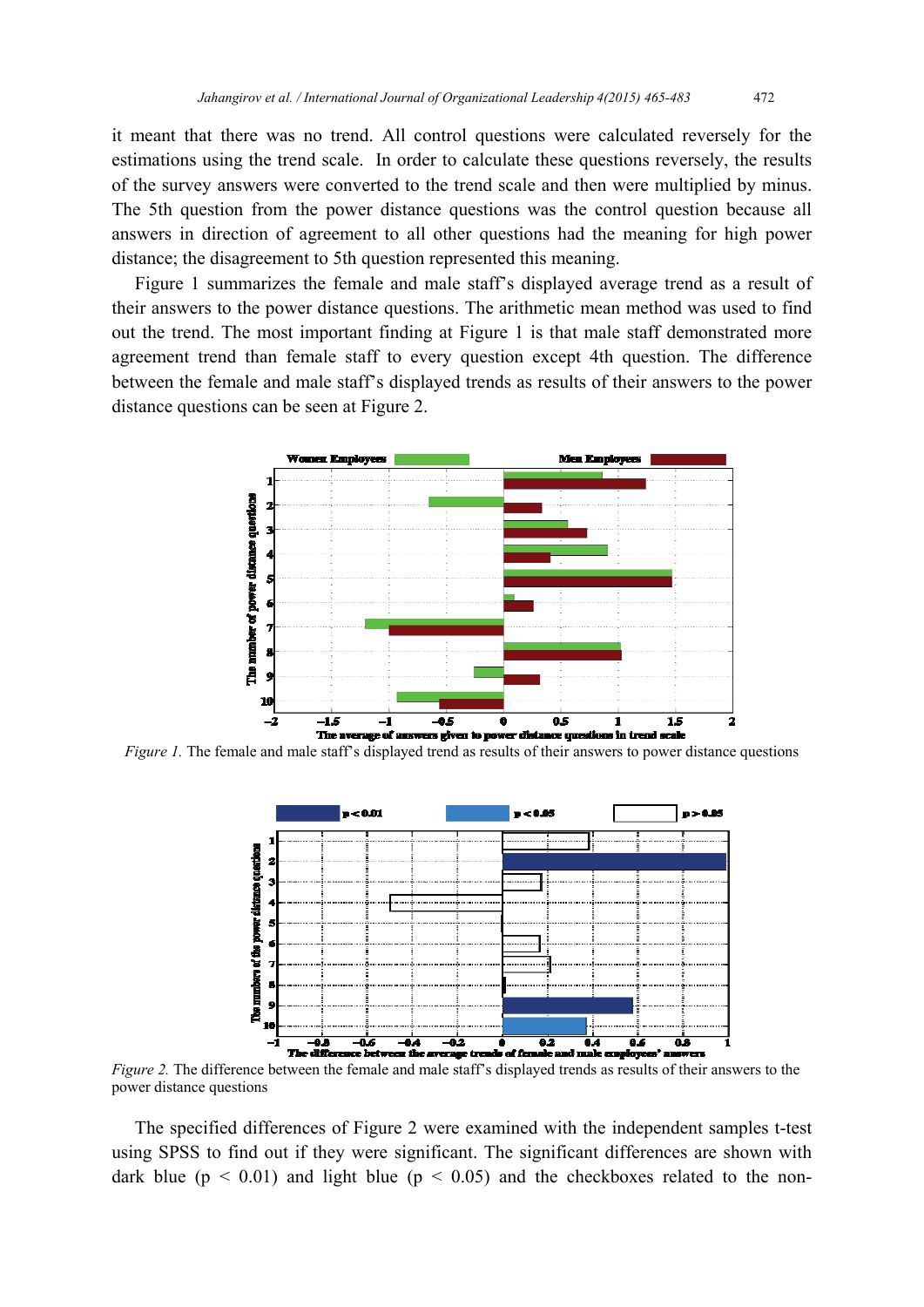significant differences were left blank. Questions 2 and 9 are the questions that men demonstrated agreement and women demonstrated disagreement trend and at the same time they were the questions with the highest trend differences. It was presented that men demonstrated more agreement to the power distance questions than women and women demonstrated more agreement to the 4th question. The difference value of this question was high but non-significant; the reason for this might be respondents who perceived this question with different senses. As it is mentioned on the conceptual framework, staff expects to be told about the actions needed in cultures with high power distance (Hofstede & Hofstede, 2005). With this aspect while 4th question measured the power distance, it did not have a meaning of being on power's side; in this regard, it was considered from a different angle. After the evaluation of questions, for testing the first hypothesis independent sample t-test was used and as a result of the test, the first hypothesis was supported (female mean=3.18, male mean=3.42,  $p < 0.05$ ). Accordingly, power distance differed by gender.

# **Analysis of the Glass Ceiling Questions**

The trends obtained from data are shown in Figure 3. It is seen that female and male staff generally answered in the same direction as in the previous survey. Contrary to the findings, female and male staff answered questions 5, 10, 11, 13, 17, 25, 27, 29, and 30 in opposite direction. Both genders gave clear but dissimilar answers to questions 10, 11, and 27. These questions were respectively the equal opportunities for training which were given to women and men in business world; women executives had better communication with their superiors and subordinates than men executives in business world and women were exposed to discrimination on salary, subsidy, and statue issues.



*Figure 3*. Female and male staff's average trends of answers given to glass ceiling questions

 As it is seen in Figure 3, the questions that female staff's presented their opinion of disagreement in no uncertain terms were questions 1, 3, 7, and 12. These questions were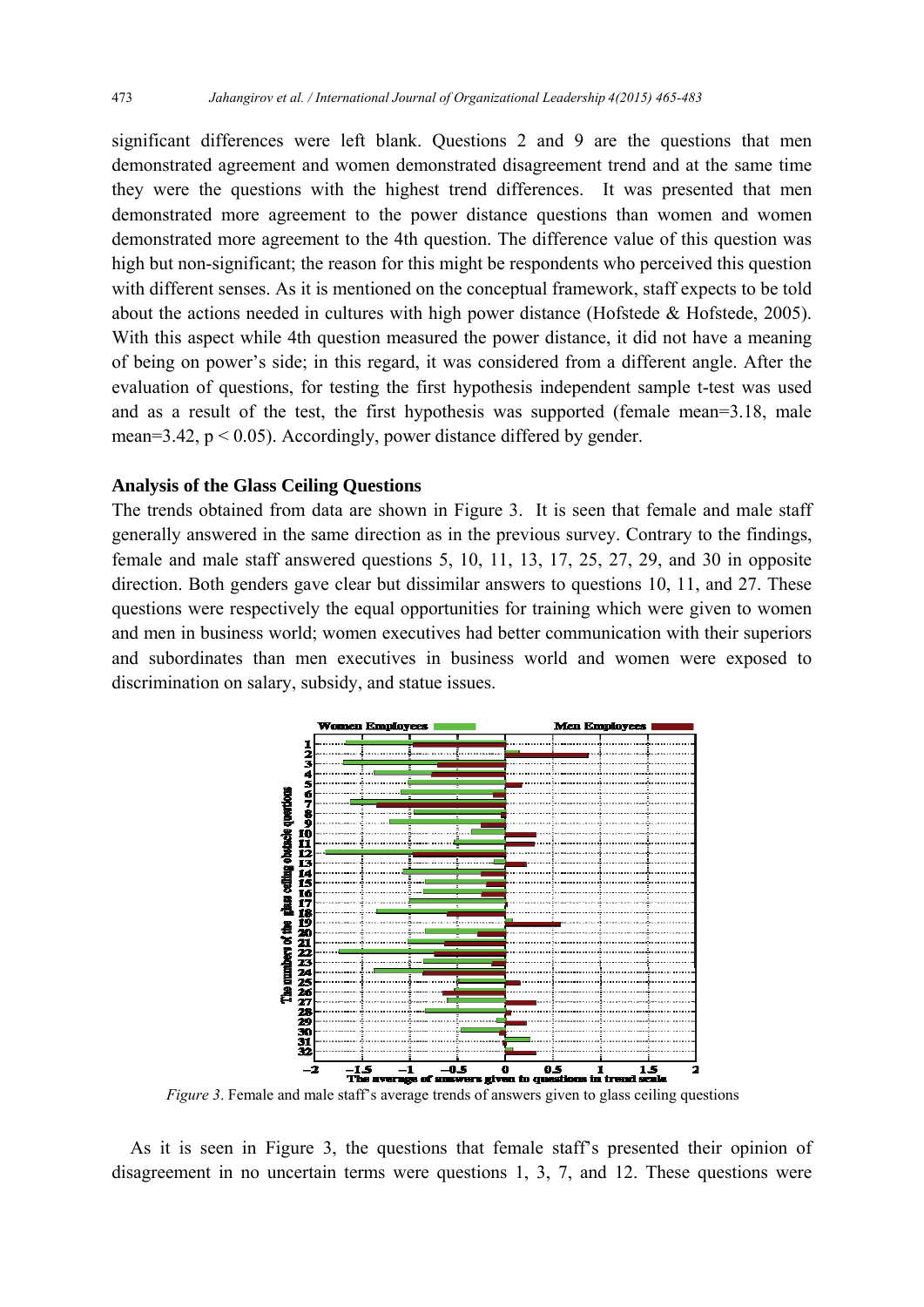respectively women are not suitable for the environment of business life, women's abilities are limited to become top executives, primarily women should be misemployed when there is need for lay-off (during crisis period), and women should not be appointed as top executive levels. As it is shown, all these questions transparently had a meaning of loss for women. This impression also explained why male staff gave more clear answers than female staff to question 19 that top executive women perform higher performance than top executive men; because this question had a meaning of loss for men.

 The differences between trends of female and male staff's answers given to glass ceiling questions are represented in Figure 4. Comparing this figure with power distance difference figure (Figure 2) it is seen that male staff trend differences were bigger than female staff in glass ceiling figures. Independent sample t-test was used for testing the second hypothesis and as a result of the analysis, the second hypothesis was supported (female mean = 2.89, male mean 2.95,  $p < 0.05$ ).



*Figure 4*. The differences between female and male staff's displayed trends of answers given to glass ceiling questions

# **The Analysis of the Relation between Power Distance and Glass Ceiling**

Total correlations between the answers given to power distance and glass ceiling questions are given in Table 2. The control questions are calculated reversely while the analysis of this section is executed as it was mentioned in the previous section. It was seen that the obtained value is not significant for female staff ( $p > 0.05$ ). The reason can be that some questions were not propounding the perception differences between the female and male staff.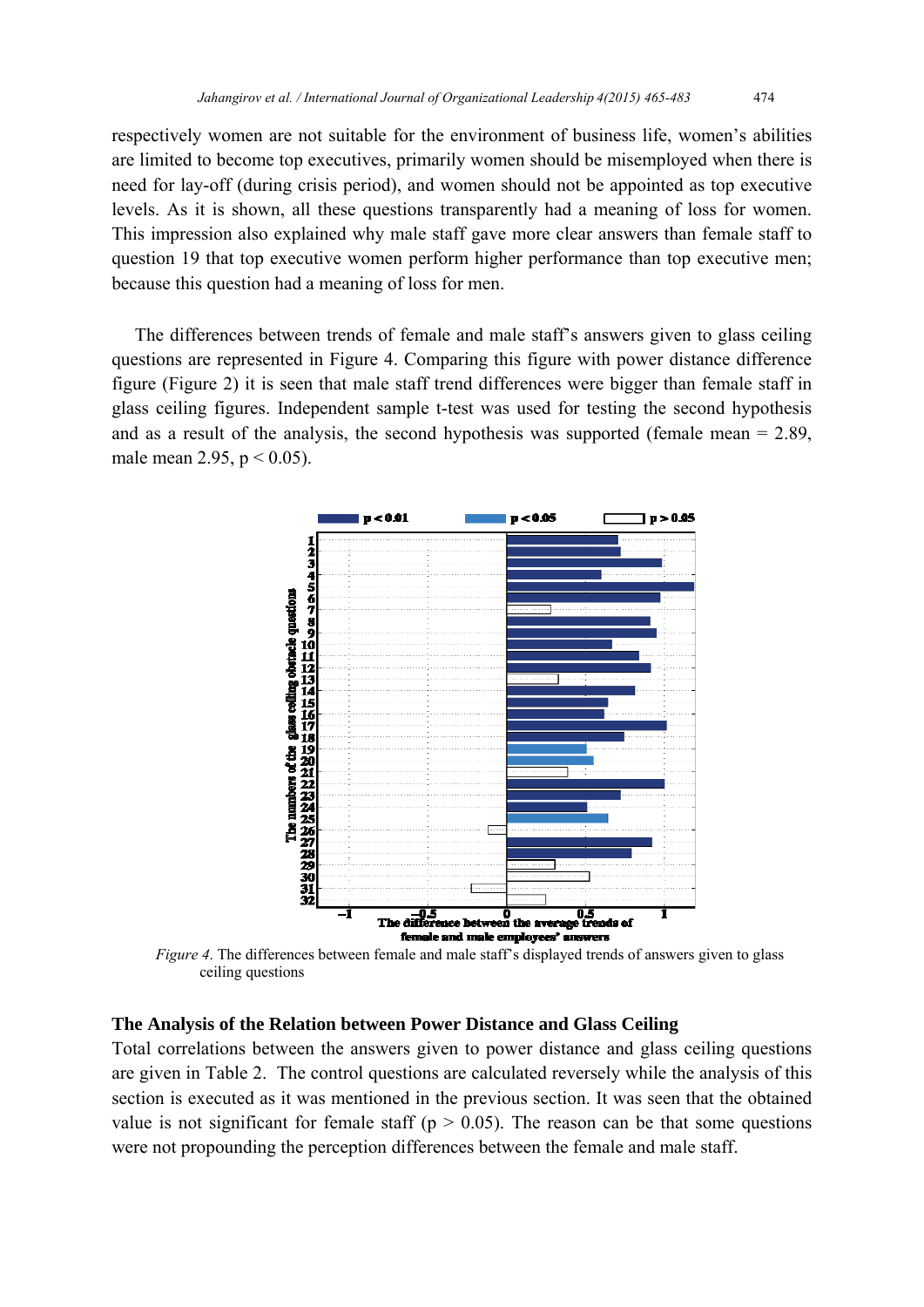Table 2 *The Values of the Calculated Correlations between the Answers Given to Power Distance and Glass Ceiling Questions* 

|                                                                  | Female    | Male    |
|------------------------------------------------------------------|-----------|---------|
| All questions                                                    | $_{0.28}$ | $0.41*$ |
| The questions that differences were significant                  | $0.56*$   | $0.35*$ |
| $\mathbf{a}$ $\mathbf{b}$ $\mathbf{c}$ $\mathbf{d}$ $\mathbf{d}$ |           |         |

*\** p<0.01

 In this situation it is thought that the correlation analysis can be done without taking into account these kinds of questions. As is seen in Figure 2, only the glass ceiling questions numbered 2, 9, and 10 exposed significant differences between the female and male staff's perceptions. As is presented in Figure 4, the power distance questions including 1, 2, 3, 4, 5, 6, 8, 9, 10, 11, 12, 14, 15, 16, 17, 18, 19, 20, 22, 23, 24, 25, 27, and 28 exposed the significant difference. The correlations for these questions are determined respectively as 0.56 and 0.35 (Table 2).

As a result of the analysis it is seen that the third hypothesis was supported ( $p < 0.01$ ). The relation between power distance and glass ceiling was higher in female than male staff as it was mentioned in theoretical section. In the correlation analysis it can be seen from the degree of relation between variables that it does not provide possibility to examine items one by one that constitutes the variables. Therefore, in the current study, to see the relation of each factor with the other, a new method that accepts the distance between items as a base was developed. By this method, the relations that were the subject of the study were examined deeply.

 The chosen questions did not have conceptual integrity as in factor analysis but had common point in the questions stating that female and male staff had different reactions. As a result, the correlation analysis differs according to the chosen questions. In this case, it is seen that the clear judgment cannot be attained by making the correlation analysis. The more developed method has to be used to fill the deficiency. Obtained data is approached with such method in next section.

# **The Assessment of the Answers Given to Power Distance and Glass Ceiling Questions by a New Method**

As it is mentioned on the section that the correlation analysis have been done, the clear judgment cannot be reached on the basis of the correlation between the answers given by female and male staff to power distance and glass ceiling questions. The main cause of this is that some questions have functionality to reveal the diversity of female and male staff's views and some questions do not have such functionality. The estimation based on the questions with such functionality, the female staff's power distance and glass ceiling perception is found to be more correlated than male staff and the exact opposite results are concluded when the other questions are included in the estimation. There is a need for the analysis method which reveals every question's relations with every question of the questionnaires in detail and apprehensible to solve this problem.

 It is possible to measure the proximity between any two questions of the survey based on the answers of survey respondents. The distance between two questions' concept which we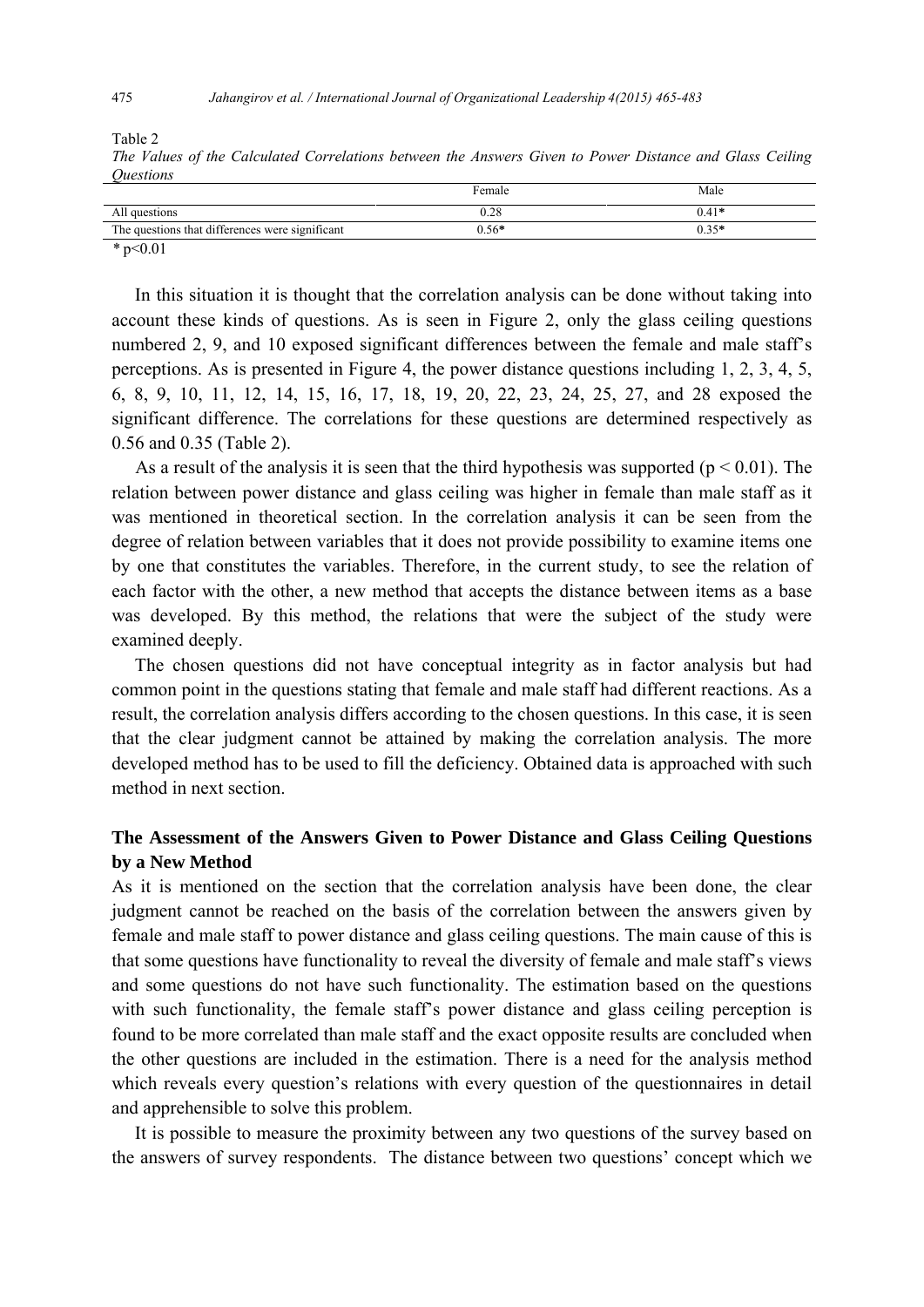identified for this is as such, for example the distance between n and m numbered questions based on female staff's answers can be found by following equation mentioned below:

$$
d_{nm}=\sqrt{\Sigma_{t=1}^{t=N_k}\frac{(n_l-m_l)^2}{N_k}}
$$

In this equation,  $d_{nm}$  represents the distance between questions n and m,  $n_i$  and m represent the value of the i'th female staff's answers to questions numbered n and m according to the trend scale, and  $N_k$  < represents the number of the total female staff that participated in the survey. Any question's distance to per question can be found by the answers of female and male staff using this formula. Besides some questions' reverse meaning might be close to the other question, therefore, each 42 question's answers at trend scale are duplicated by minus and counted. In other words, distance between 84 questions is calculated on condition that the half of them should be the reverse of the other half. The below mentioned method is used to make obtained data interpretable.

 The power distance and glass ceiling questions charts can be prepared by depending on female and male staff's answers to these concepts. Hence, the question distance data that we acquired below should be adapted into such chart. If this survey comprised of only two questions, it would be enough to place two points representing two questions in two dimensional places at the distance found by the formula. But there are 84 points in question; therefore, it is only possible to place the points according to the distances situated with 84 dimensional spaces. The real distance between some of the questions should be shortened and some of them should be extended to demonstrate the above obtained data in two dimensional plot. While doing this, the physical optimization technique has been used to obtain the plot which shows the least deviation from the real distances.

 Primarily, each point which represents both questions in two dimensional spaces with a random position is determined. Afterwards, it is assumed that there is an elastic bow between two points. Each bow's free length is equalized to the real length between two points of the bow. Thereby, if the points representing the questions are in a more distant point than the real length, they would intend to convert and would intend to diverge if they are in closer distance. It is assumed that the fractional force which is directly proportional but aback with their speed is applied to each point to have this system and reach certain balance point. With the help of the friction, the points at the system converge towards the optimum value with the least deviation from the real length between themselves. This optimization is executed numerically in MATLAB programming language based on the below physical formula. The force that has an effect on the question numbered *n* can be written out as follows:

$$
\vec{F}_n = -b\vec{v}_n + \sum_{n=m-1}^{m=N_s} k(\vec{r}_m - \vec{r}_n)(1 - \frac{d_{nm}}{|\vec{r}_m - \vec{r}_n|})
$$

Here  $\overrightarrow{F_n}$  represents the force which has an effect on the point representing the question numbered n. The friction effect which generates this power and the effect arising from the point being tied to other points with string compose the first and second terms at the right side of the formula. Hereby, the constant of friction number b is set to 0.01 and constant of spring number k is set to 1. It was determined that making changes on these numbers do not have any impact on the results. The Euler method was used in order to have the optimization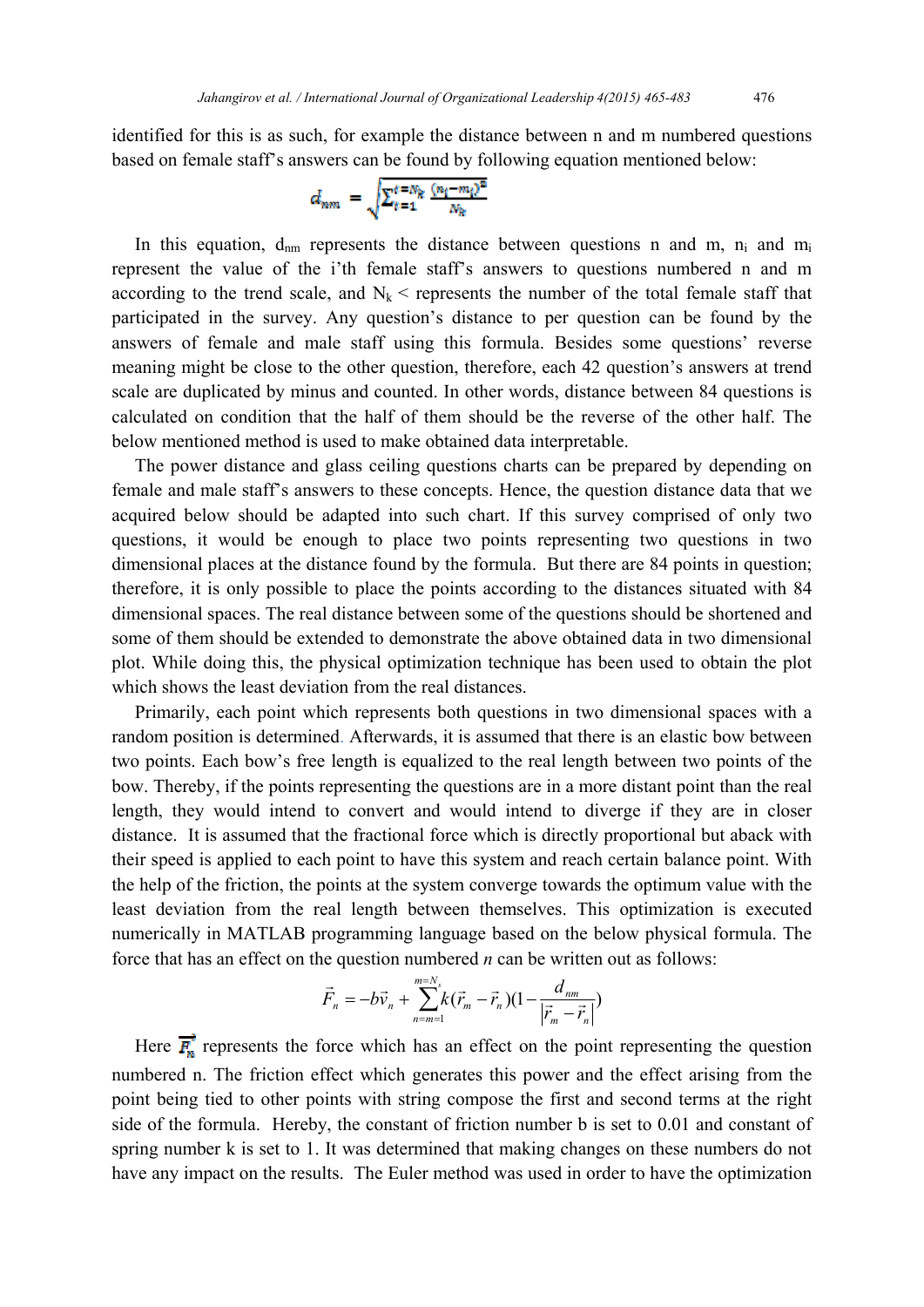done numerically. The optimization was suspended when the total forces on the points representing the questions and the speeds vanished and the results generated are shown in Figure 5 and Figure 6.

 The plots obtained as a result of the optimization done according to the distances between the points representing the questions are entitled as optimum distance plots. The horizontal and vertical axes do not have any meaning; therefore, they were not marked up. The diagrams can be revolved totally because only the points' distances to each other have an importance. It is possible to find many specialties which were mentioned in previous sections together in these figures.



*Figure 5*.The optimum distance diagram obtained based on female staff given answers

The points close to each other in Figure 5 and Figure 6 demonstrate the questions with similar meanings. For example, there is proximity between the question number 3 of the glass ceiling (women's abilities to become top executives are limited) and the question number 12 (women should not be appointed as top executives) and this proximity is seen in both women and men's optimum distance diagrams.



*Figure 6.* The optimum distance diagram obtained based on male staff given answers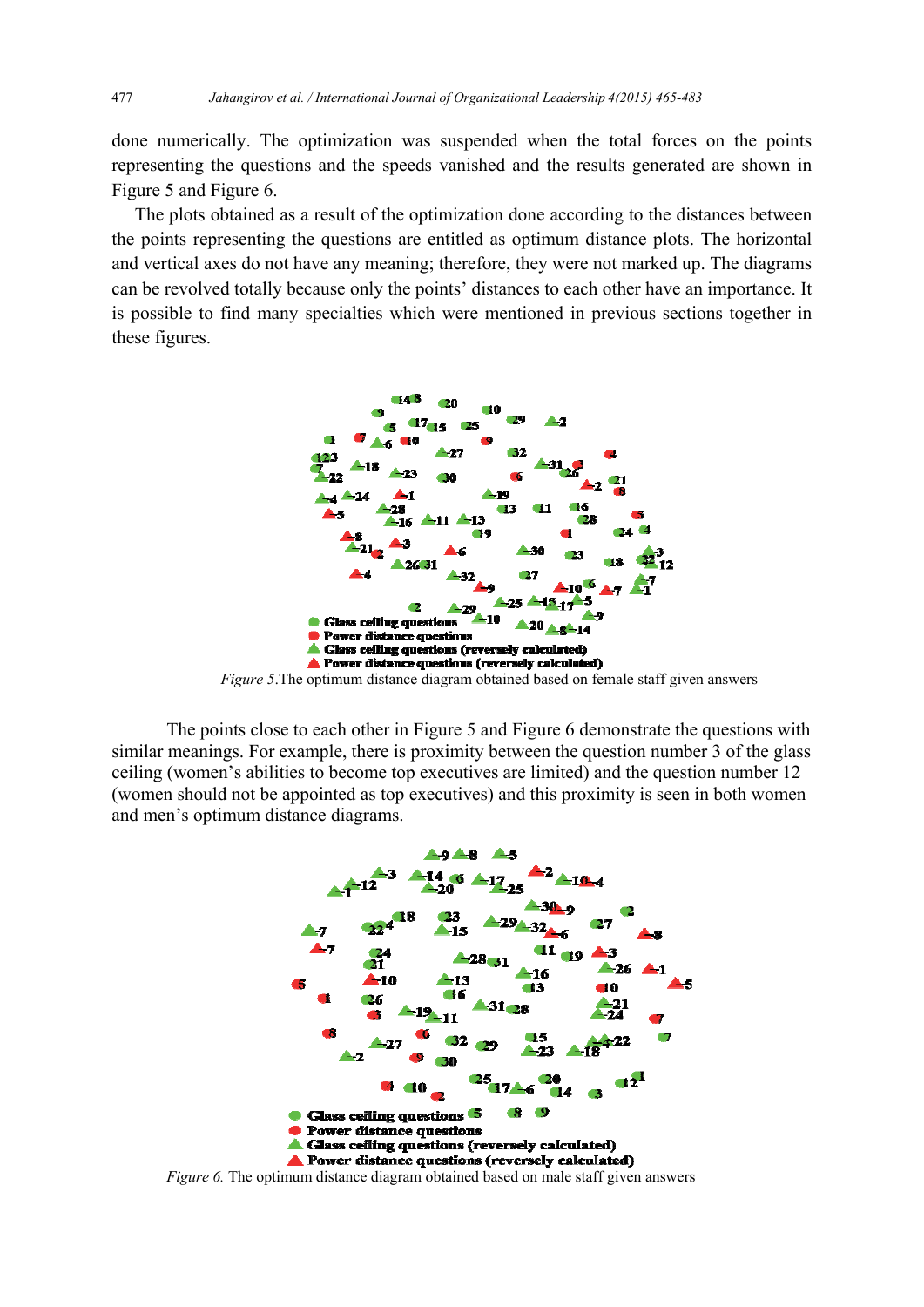As a result of optimization, each question's reverse is found in the question's reflection according to the figures centre point. In other words if an arrow is drawn from the figures centre points to any question, the arrow's 180 degree rotated state would be oriented towards

the reverse of the question. If the answers given to questions indicate the clear trend, it increases the distance between the question and the reverse of the question. Therefore, the answers of the questions with clear trend are located at the outer side which is far away from the centre of the optimum distance diagrams. If the answers do not indicate the clear trend, the points representing these questions appear at the centre of the figure. For example, while the question numbered 7 of the glass ceiling questions (primarily women should be misemployed when there is need for lay-off during crisis period) gets the clear reaction from both female and male staff; the question numbered 13 (female executives support their staff's career development more than male executives) received the answer with neutral trend from both female and male staff. Concordantly, the point representing the question numbered 13 of the glass ceiling obstacle (female executives support their staff's career development more than male executives) is located close to the centre in both female and male staff's optimum distance diagrams; the question numbered 7 of the same section (primarily women should be misemployed when there is need for lay-off during crisis period) is seen away from the centre in both two figures. In parallel with section 4.3, the point representing the question numbered 19 (top executive women perform higher performance than top executive men) is seen close to the centre in female staff's diagram meaning that there is no clear trend; same question is seen far from the centre in male staff's diagram.

The most important feature of Figure 5 and Figure 6 is to execute visually how the power distances and the glass ceiling obstacle concepts are shaped according to female and male staff's perceptions. When examining these variable's distribution as a whole in male staff's optimum distance diagram (Figure 6), it is determined that the points representing power distance questions are closer to each other and placed far from the points representing glass ceiling obstacle questions. The points representing power distance questions are more disorderly and nested with the points representing glass ceiling obstacle questions in diagram based on female staff's answers (Figure 5). The quantitative conclusion is that female staff's perceptions of power distance and glass ceiling obstacle are more related than male staff. In order to make the results as a quantitative, a scale which determines the relations of variables with each other in the optimum distance diagram as a whole is developed. The important thing in these diagrams is the distance between the points, so the scale is constituted on the relation between these distances. Primarily, each question's average distances between all other questions are found out to calculate the scale. The selected question's distances to all other questions are added and then divided to the number of all other questions to get this value. The smallest and the biggest values on the row which consists each question's average distances to other questions are registered as  $R_{min}$  and  $R_{max}$ . Afterwards, the distance between each questions measuring one of the concept and the other questions measuring the other concept are added and then divided to multiplier of the question numbers which consists the both concepts to find the average distance between power distance and glass ceiling. The obtained value is registered as  $R_{\text{opt}}$ . The distances used in this calculation are the distances in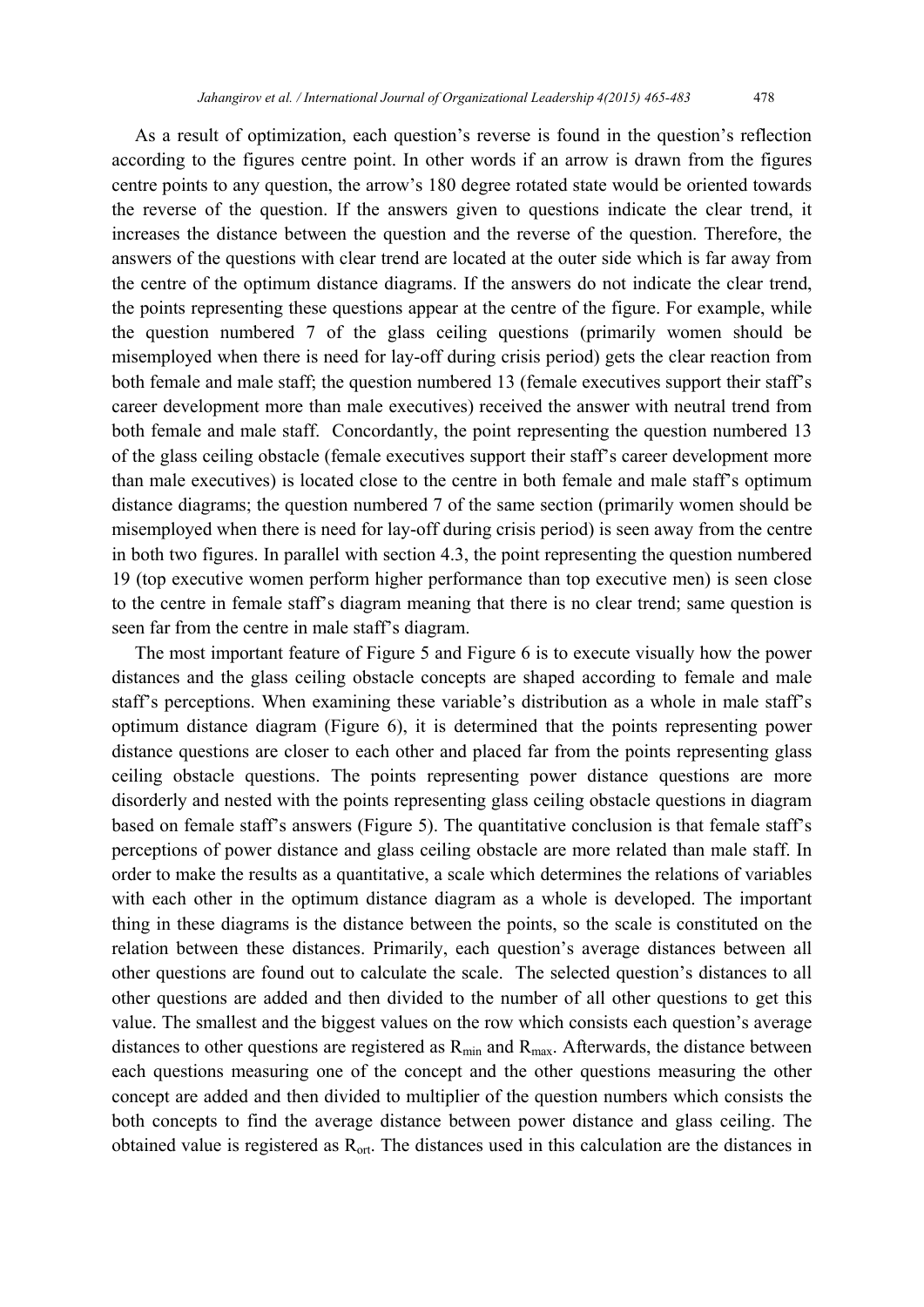optimum distance diagram. The relation scale between two concepts by using the registered values in the optimum distance diagram is identified according to the formula shown below.

$$
\eta = \frac{R_{\text{max}} - R_{\text{ort}}}{R_{\text{max}} - R_{\text{min}}}
$$

The relation scale calculated according to this formula  $\eta$  takes values between 0 and 1. The relation scale having big values signifies that there are more close relation between the two concepts. As a result of the calculations based on diagrams shown in Figure 5 and Figure 6, the relation scale between women and male staff's perceptions of power distance and glass ceiling obstacle concepts is found as below.

 The relation between female staff's power distance and glass ceiling obstacle perception:  $\eta$  = 0.520. The relation between male staff's power distance and glass ceiling obstacle perception:  $\eta = 0.400$ . While this result supports hypothesis three in a different method, it also reveals that the relation between female staff's power distance and glass ceiling perceptions is more than male.

# **Discussion and Conclusion**

The present study examined the relationship between glass ceiling, power distance, and gender. Additionally, a new method was developed which was an alternative to the correlation analysis. At the end of the research, it is proposed that male staff displayed more agreement trend than female staff to every question except one question of power distance questions. It is concluded that women displayed more agreement trend to 4th question. This question stated that well managed organization comprises the structure and mode of communication that fullest extent of things to do are well indicated to subordinates and do not leaves even any unclear small area. Staff expects to be told what to do in the cultures with high power distance (Hofstede & Hofstede, 2005). The reason women answered this question with more agreement trend than men is that women might have thought that having all rules written down with every details might solve the discrimination and bring the equal opportunities to men and women in business world which they think men is dominated.

 It is observed that male and female staff's answers to the questions measuring the glass ceiling perception (the equal training opportunities are given to women and men at business world, female executives have better communication with their superiors and subordinates than male executives, and women are exposed to discrimination on salary, subsidy and statue issues) were clear but in different direction. Considering the answers' trend to the glass ceiling questions, it is observed that female staff generally have clearer trend than male staff. This situation presents that glass ceiling obstacle is reality and this obstacle is perceived substantially by women.

 One of the reasons of female staff who gave more clear reaction to the glass ceiling obstacle is identified as the effect of "avoiding the lost" which Tversky and Kahneman (1991) revealed as a result of their studies and this effect explains that while individuals make choices, their subjective value to the losses is more than the loss's objective value. The glass ceiling questions are generally questions about whether women are sufficient for business life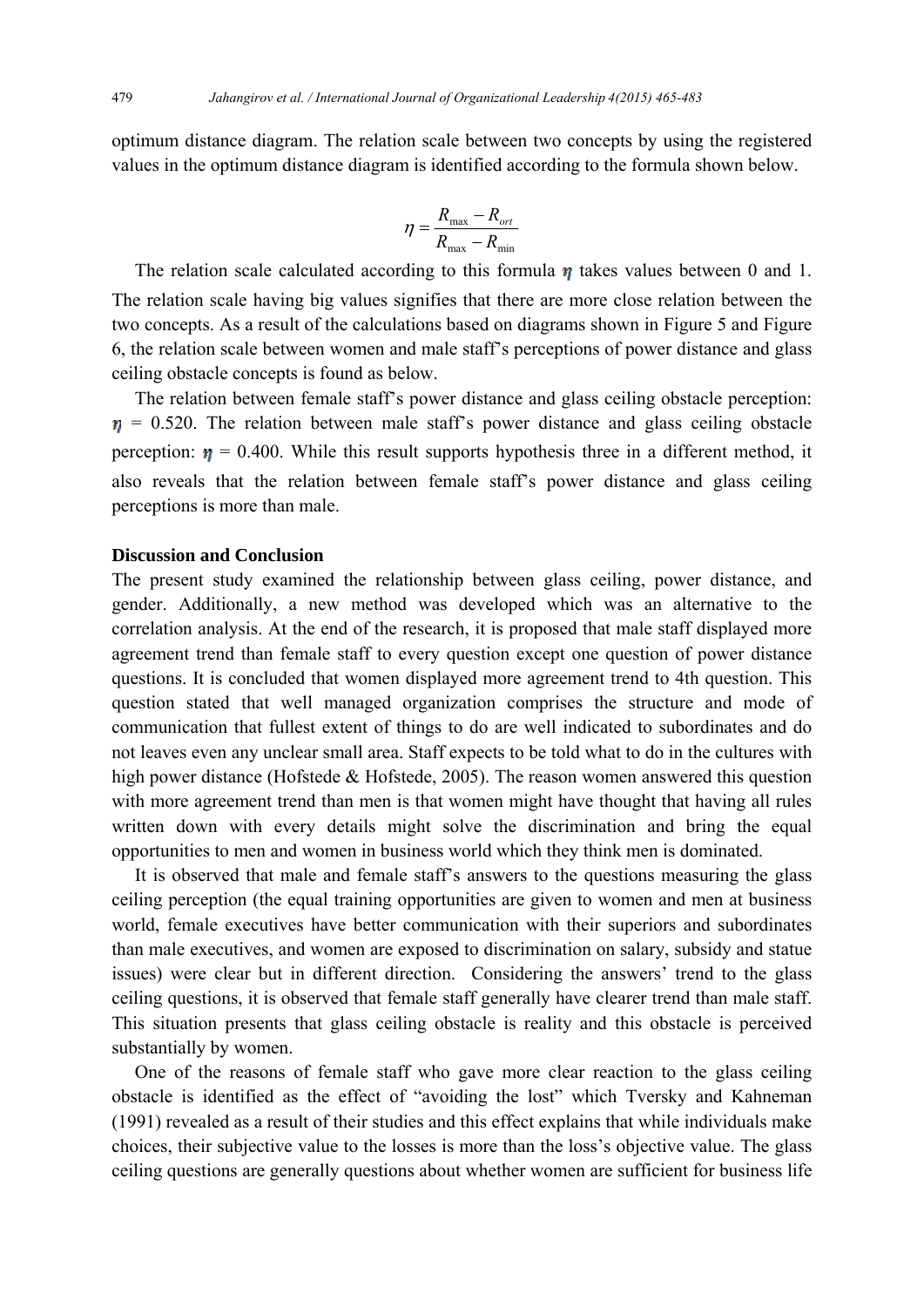and this type of questions expresses the loss meaning for female staff; therefore, female staff evaluated these questions clearly in direction of disagreement.

 The questions that female employees represented clearly in the direction of disagreement are "women are not suitable for the environment of business life", "women's abilities are limited to become top executives", "primarily women should be misemployed when there is need for lay-off (during crisis period)", and "women should not be appointed to top executive levels". These questions transparently comprise the meaning of a loss for women. In consideration of all questions, the correlations between the answers given to power distance and glass ceiling by female and male staff are respectively found as 0.28 and 0.41. The value found for female staff is seen as a meaningless value ( $p > 0.05$ ). Therefore, it is not possible to make comparison between the two numbers. The reason of finding the significant correlation value for male staff while not being able to find such a value for women is because of some questions which do not provide the ground to execute the perception differences between female and male staff in this analysis. In this case the correlation analysis is required to be executed by excluding this kind of questions.

The significant variance with 0.29 unit ( $p < 0.01$ ) comes up in the trend scale when the female staff displayed average trend is exiled from the male staff's answers given to power distance questions. This situation supports the first hypothesis one and according to this result it is seen that male staff are on the side of the power. The significant variance with 0.71 unit  $(p < 0.01)$  comes up in the trend scale when the female staff displayed average trend is exiled from the male staff displayed average trend of the answers given to glass ceiling questions. This situation supports the second hypothesis. In the analysis that was executed with taking into consideration the questions which reveals the differences between the female and male staff's perceptions, the correlations between the answers of power distance and glass ceiling questions of female and male staff are respectively found as 0.56 and 0.35. This situation demonstrated that there was a significant relation between the female and male staff's power distance and glass ceiling perceptions and varied by gender and third hypothesis is supported. These results supported the opinion of the relation between power distance and glass ceiling concepts that occurs more in female staff than male staff as it was mentioned in theory section. The method used hereby bears a resemblance with factor analysis. Although the chosen questions do not have the cognitive integrity as in the factor analysis, but they have the common point due to the questions which women and male staff gave different responses. Consequently, it is observed that the correlation analysis differs according to the chosen questions. Following this, it is perceived that it is not possible to reach the clear judgment by doing the correlation analysis. A different method is developed to eliminate this problem and the new method is applied to ensure two different correlation results. Each questions distance to other question is found according to the answers given by female and male staff. Besides, some questions reverse meaning could be close to another question; therefore, each 42 questions' answers of this questionnaire in the trend scale is counted on by multiplying with minus. In other words, the distance between 84 questions on condition that the half of them is the opposite of the other half is calculated. This diagrams which are found according to the optimization result done by the distance between the points representing the questions are named as optimum distance diagrams. In these diagrams shaping of power distance and glass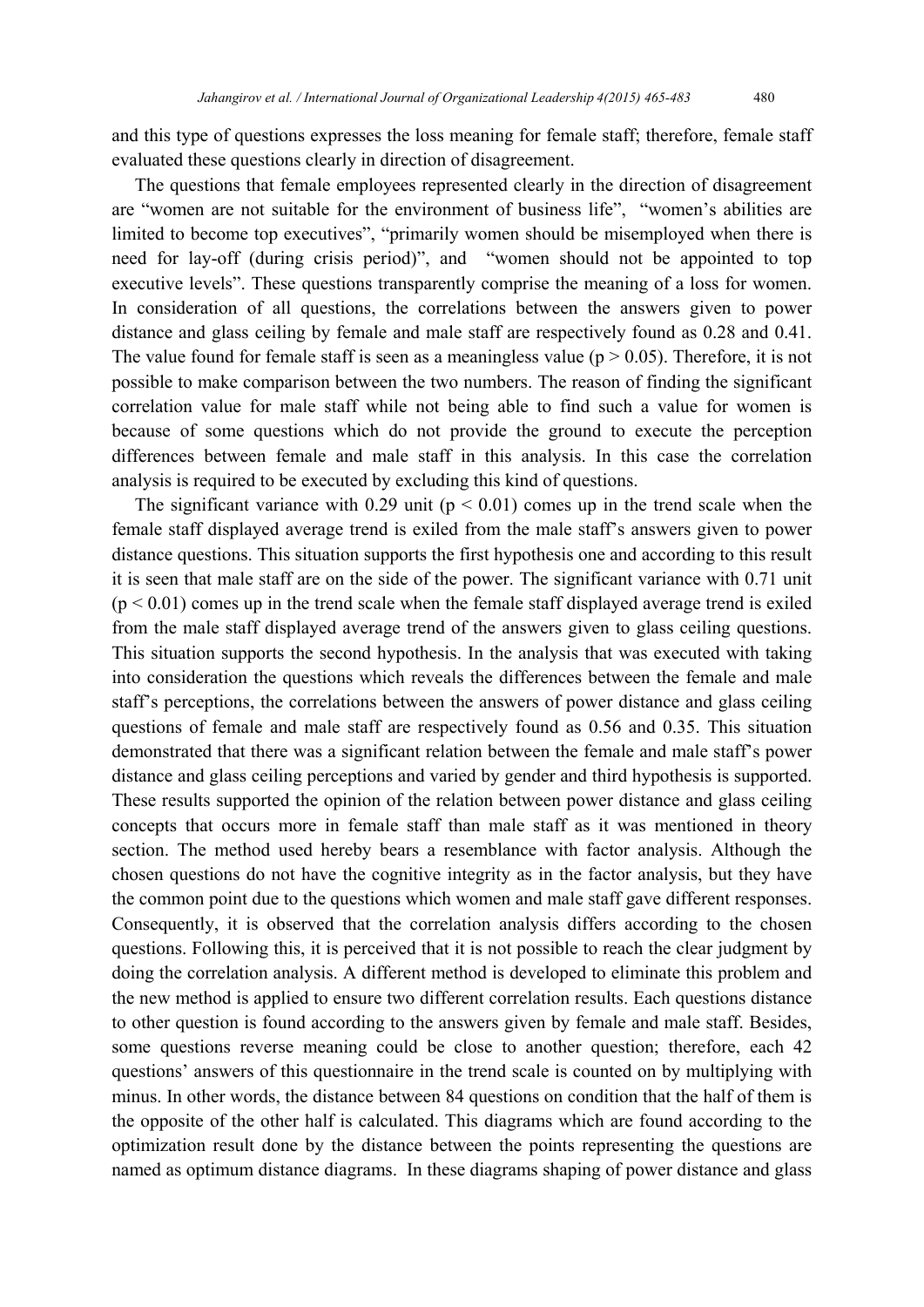ceiling according to the women and male staff's perception is visually revealed. It is observed that the points representing the power distance questions are closer to each other and it is far from the points representing the glass ceiling in male staff. The points representing the power distance questions are more disorderly and more nested with the points representing the glass ceiling questions in female staff. Hence, it is concluded that the relation between power distance and glass ceiling perception in female staff is more than male staff. The relation scale between the questions  $(\eta)$ , takes a value between 0 and 1. The relation scale's taking big values signifies closer relation between the two concepts. As a result of the calculations, the third hypothesis are supported as it can be seen in the relation scale which displays the relation between the female and male staff perceptions of power distance and glass ceiling and it is executed that the relation of female staff's perceptions between power distance and glass ceiling is more than male staff.

 As a result of the study, it is possible to mention the existence of glass ceiling in the sense of women and there is a direct proportion between the women's perceptions of power distance and glass ceiling. Also at the end of the research it is concluded that the most of the participants had masters and PhD degree, so although the research center had the qualified and skilled staff, power distance and glass ceiling perception difference between female and male staff was not disappeared.

 Female staff's glass ceiling perception is related to the acceptation of the existing discrimination and glass ceiling perception increases when the power distance increases. When the glass ceiling perception increases, the acceptance level of discrimination which is identified for power distance also expands. Besler and Oruç (2010), Bingöl (2006), and Yoğun Erçen (2008) argued that certain strategies can be applied by organizations or women to eliminate the glass ceiling or get out of the current situation. These strategies refers to concepts such as female staff having the university education or vocational training, improving their social relations, attending the career development programs and performing the high performances, getting help from the mentor, and applying the positive discrimination. These strategies except the positive discrimination are the strategies that organizations should support and women should claim responsibility for most of them. Woman has to deliver an outstanding performance to prove her and consequently this situation leads woman to another effort beyond the career line. Male staff and organizations by remaining insensitive to female staff's difficulties and women having to undertake most of the responsibilities by themselves constitute another obstacle for female staff.

 As a result of the research, female staff intensively perceives the glass ceiling concept and the reason that male staff give less response to the asked questions than female staff is because this situation is not an issue for them. The reason why male staff shows low awareness to female staff issues is that they take the powerful side and are not interested in female staff's power related issues. One of the reasons that male staff gave responses indicating that they are on power side might be because they consider the power as a qualification representing them with the impact of culture they lived in while they were raising and therefore they take the authority naturally. It might be a research subject in the prospective studies whether the male staff with children perceives the glass ceiling concept more. Another research subject would be to overlook the questions from perspective of ruler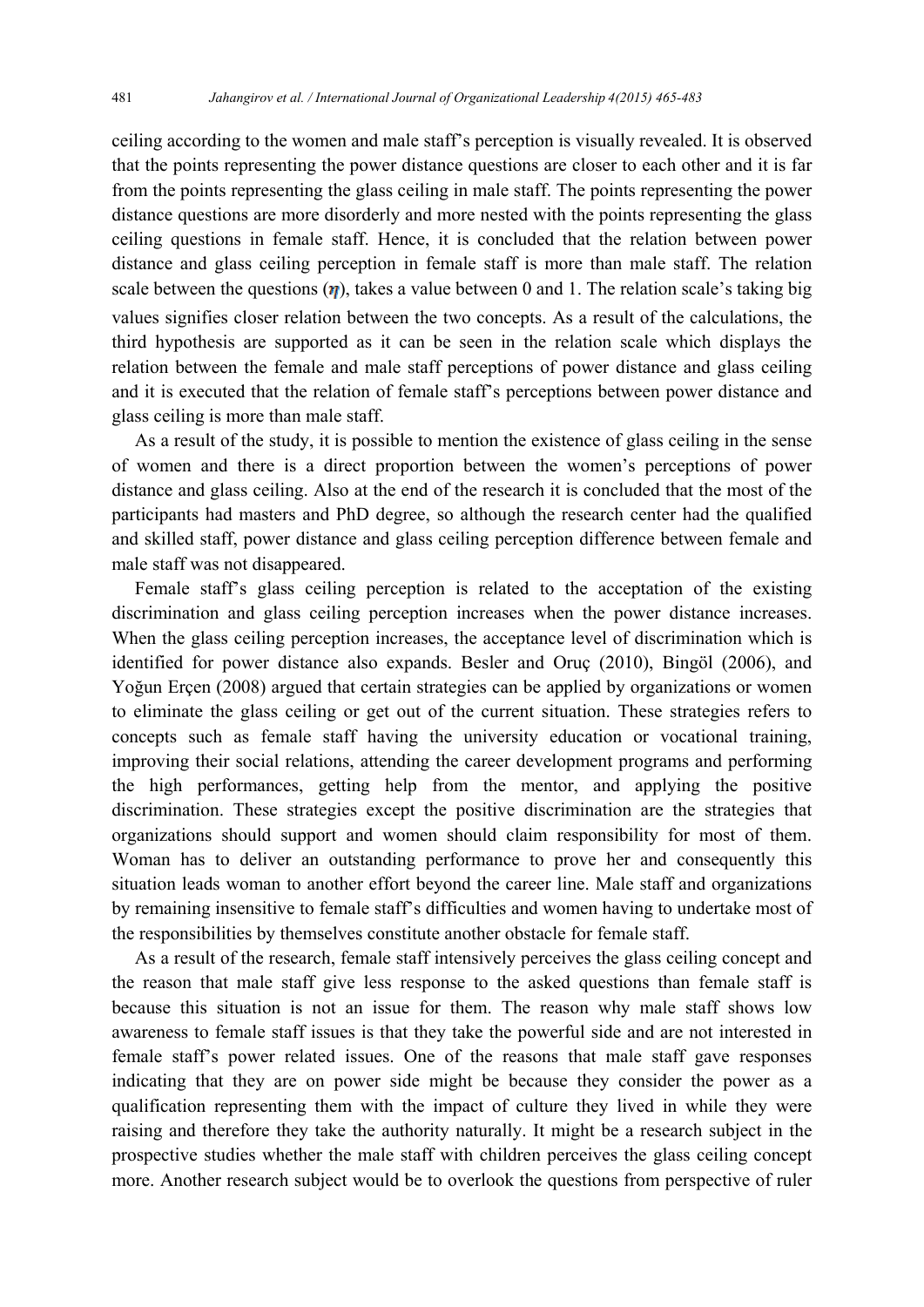and ruled. It might be possible to have knowledge if individuals look from different perspectives of the ruler and ruled positions and to know if they perceive glass ceiling and power distance differently even if female staff starts thinking as men when they reach the top executive levels in the analysis results which were executed by ruler and ruled separation.

 It was found unnecessary to make the factor analysis from the procedural aspect in this study; because every question's relation to the other question was taken into the consideration in the analysis of this study. In this case there was no need to classify and compare the questions as in the factor analysis. The findings can be verified using the factor analysis method in the prospective studies. Since the study was executed only in one culture, further research is needed in other culture to compare the results. The prospective studies should be kind of studies that reveal how this relation is in countries with high and low power distances. This research is limited with the survey applied individual's answers, individuals' sincerity, and perception level and the generalizability of the research is limited with attendees who were involved in the paradigm.

#### **References**

- Akçamete, C. (2004). *Kadın ve erkek yöneticilerin kadınların ust düzey yönetici olmalarına yönelik tutumlarının ve cam tavan sorununun incelenmesi:Bankalarda bir uygulama* (Unpublished master's thesis). Hacettepe University, Institute of Social Sciences, Ankara, Turkey.
- Aktaş, A., Algör, S., & Cengiz, F. (2009). *Turizm sektöründeki kadın yöneticilerin cam tavan sendromu açısından değerlendirilmesi:Antalya'da bulunan konaklama işletmelerinde yapılan bir araştırma*. Paper presentd at the Seventeenth National Conference on Management and Organization, Eskişehir, Turkey.
- Arbak, Y., Kabasakal, H., Katrinli, A. E., Özmen Timurcanday, Ö. N., & Zeytinoğlu, U. I. (1998). Women managers in Turkey: The impact of leadership styles and personality. *Journal of Management Systems*, *10*(1), 53–61.
- Aytaç, S. (1997). *Çalışma yaşamında kariyer*. İstanbul: Epsilon Yayıncılık Publishing.
- Baumgartner, M. S., & Schneider, D. E. (2010). Perceptions of women in management: A thematic analysis of razing the glass ceiling. *Journal of Career Development*, *37*(2), 559–576.
- Baxter, J., & Wright, E. O. (2000). The glass ceiling hypothesis: A comparative study of the United States, Sweden, and Australia. *Gender & Society*, 14 (2), 275–294.
- Besler, S., & Oruç, İ. (2010). Women managers in printed media and Turkey. *Anadolu Üniversity Journal of Social Sciences, 10*(1), 17–38.
- Bingöl, D. (2006). *İnsan kaynakları yönetimi* (6<sup>th</sup> ed.). İstanbul: Arıkan Publishing House.
- Boone, J., Veller, T., Nikolaeva, K., Keith, M., & Houran, J. (2013). Rethinking a glass ceiling in the hospitality ındustry. *Cornell Hospitality Quarterly, 54*(3), 230–239.
- Caceres-Rodriguez, R. (2011). The glass ceiling revisited: Moving beyond discirimination in the study of gender in public organizations. *Administration &* Society*, 45*(6), 674–709.
- Daugherty, E. L. (2012). Executive women in business: Exploring challenges and pathways of specialty areas. *International Journal of Business Strategy, 12*(1), 47–55.
- Doğramacı, E. (1993). *Atatürk`ten günümüze sosyal değişmede Türk kadını*. Ankara: Atatürk Culture, Language and History High Institution, Atatürk Research Center Publication.
- Dreher, G. F. (2003). Breaking the glass ceiling: The effects of sex ratios and work-life programs on female leadership at the top. *Human Relations*, 56(5), 541–562.
- Ergeneli, A., & Akçamete, C. (2004). Bankacılıkta cam tavan: Kadın ve erkeklerin kadın Calışanlar ve kadınların ust yönetime yükseltilmelerine yönelik tutumları. *Journal of Hacettepe University Economics & Management Sciences Faculty, 2*(22), 85–109.
- Gunluk- Senesen, G. (2009). Glass ceiling in academic administration in Turkey: 1990s versus 2000s. *Tertiary Education & Management, 15*(4), 305–322.
- Hofstede, G. (1984). The cultural relativity of the quality of life concept. *Academy of Management Review*, *9*, 389–398.